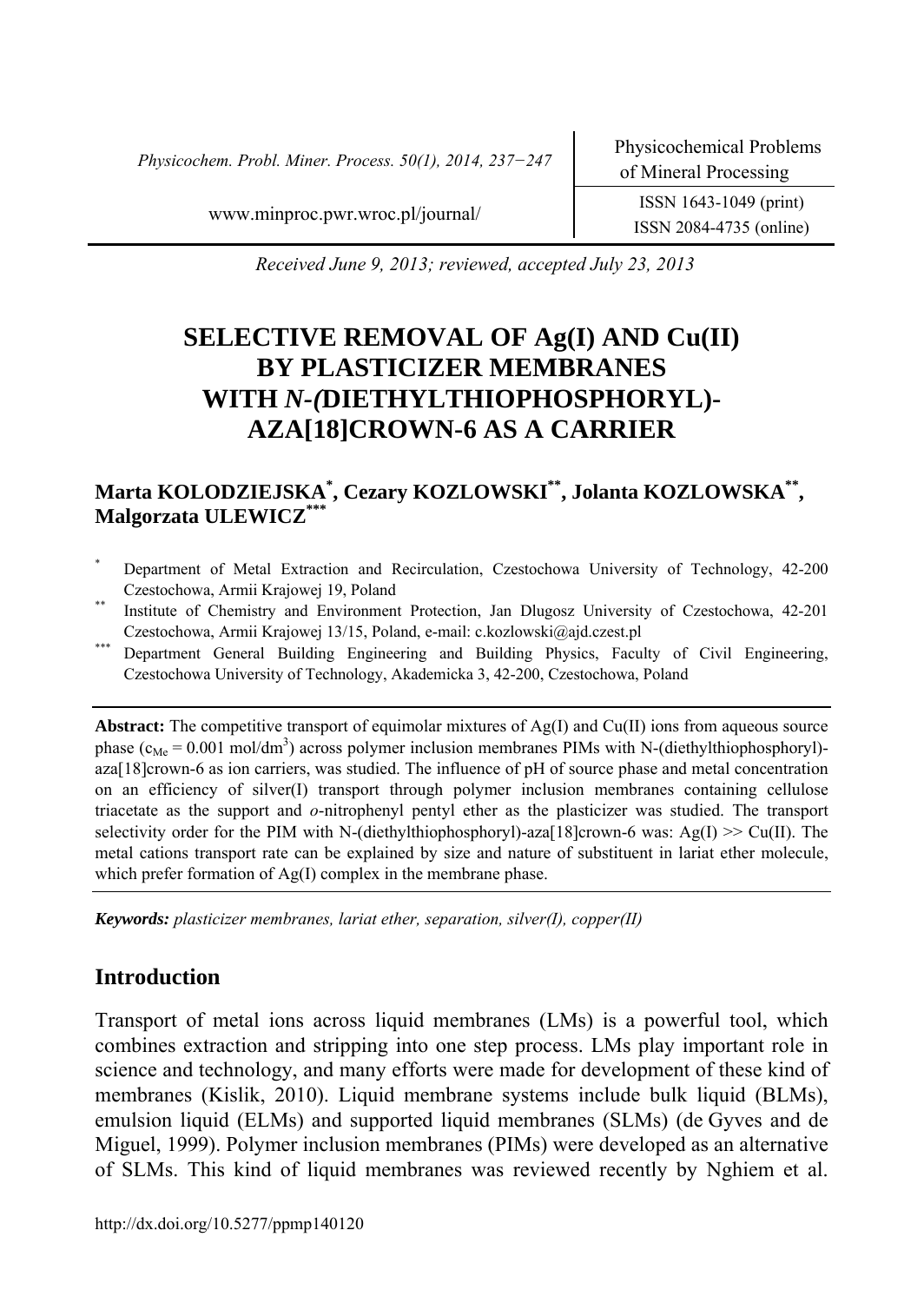(2006). PIMs are formed by casting cellulose triacetate (CTA) or polyvinyl chloride (PCV) from an organic solvent solution to form a thin stable film. The organic solution also contains an ion carrier and a plasticizer (usually *o*-nitrophenyl alkyl ethers). The prepared membrane is used to separate source and receiving aqueous phases, but it does not contain an organic solvent to allow the transport of ions or molecules through PIMs.

The most common group of macrocyclic compounds constitute crown ethers, which contain oxygen, sulfur and nitrogen atoms as donor sites. The first crown ether was synthesized by Pedersen (1967). He obtained dibenzo-18-crown-6, which gained attention for its ability to form stable complexes with metal ions within its central cavity. The stability of the crown ether-metal ion complex is dependent on the number of ethers donor atoms. Of particular importance is the size and shape of the cavity relative to the cation size. Due to differences in polarizability, the nitrogen- containing crown ethers (azacrowns) and sulfur-containing crown ethers (thiacrowns) display different ionic selectivities than oxygen-containing crown ethers.

The introduction of one or more side arms into monocyclic crown ethers gives the lariat ethers and may enhance the metal ion binding strength and selectivity over monocyclic crown ethers by providing donor sites in addition to those found in the macro ring. The modified crown ethers, i.e. lariat ethers, have acceptable complexation-decomplexation dynamics connected with the possibility of threedimensional cation encapsulation by the crown ether unit and the side arm. In order to achieve effective transfer of the metal ion in a separation process, the system must have a counter anion that is soluble in both aqueous and organic phases. However, the distribution coefficients of complexes formed with common anions, such as chlorides, sulfates or nitrates, between an aqueous phase and an organic phase are too low to be useful. The attachment of a proton-ionizable sidearm to the crown ether ring can eliminate the need to transfer aqueous phase anions into the organic phase. Another advantage of proton-ionizable lariat ethers as ion carriers in the liquid membranes transport processes is coupling of metal ions transport from the aqueous source phase into the aqueous receiving phase with back-transport of a proton. Thus, pH gradient provides the potential for metal ions transport. A variety of proton ionizable lariat ethers were synthesized and investigated by Bartsch and his coworkers (1992).

The transport of Pb(II) was studied by Aguilar et al. (2001). They synthesized a series of diazadibenzocrown ethers and found that two of them possessed a high selectivity for lead(II) over cadmium(II) and zinc(II), when using the polymer inclusion membrane (PIM). Hydrophilic diazadibenzocrown ethers were reported to have higher selectivity for  $Pb(II)$  over  $Zn(II)$  and  $Cd(II)$  than the more hydrophobic derivatives. Moreover, the high selectivity transport of silver ions over other metals was maintained when the above tribenzylated ligand  $(O<sub>2</sub>N<sub>3</sub>-ring)$  was incorporated as the ionophore in the polymer inclusion membrane system (Kim et al., 2001).

Cho et al. (1996) proved that transport of  $Cu^{2+}$  from 0.4 mol/dm<sup>3</sup> SCN<sup>-</sup> aqueous solution across the emulsion liquid membranes doped with tetrathia-18-crown-6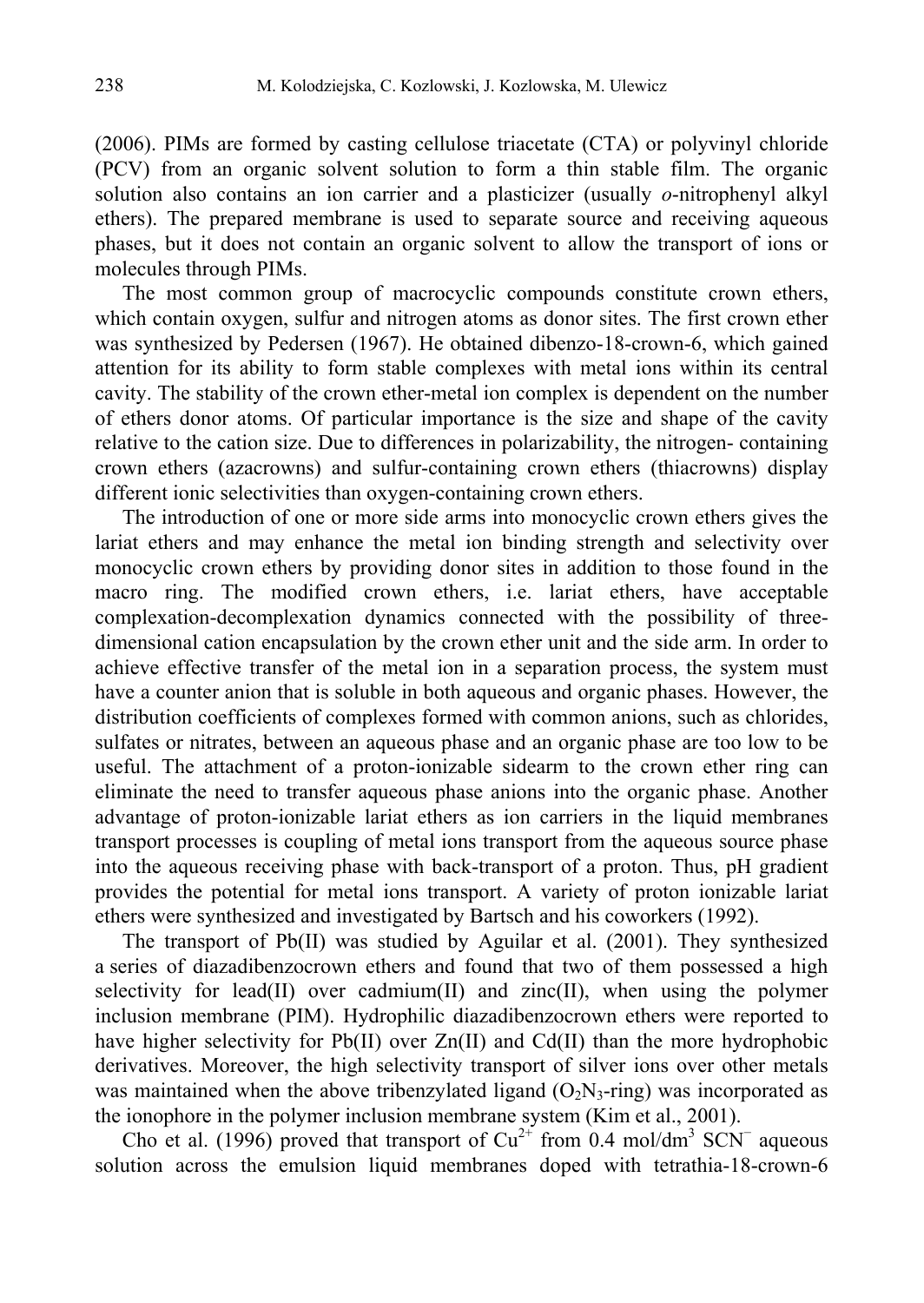reaches 73.0%; increase to 89.1% was found by applying analogous hexathia-18 crown-6 (HT18C6). They also noticed that dithia-18-crown-6 much more effectively transported Cu(II) ions  $(68.2\%)$  compared to Pb(II)  $(57.7\%)$ , Cd(II)  $(15.2\%)$ , and  $Zn(II)$  (13.3%). Shamsipur et al. (2002) showed that transport of mercury(II) ions into 0.05 M ethylenediaminetetraacetic acid (EDTA) receiving phase at pH 6.0 through a chloroform-tetrathia-12-crown-4 bulk liquid membrane runs with efficiency equal to 98%. They also revealed that among a wide variety of tested cations, only Ag(I) ions affect a little the transport of  $Hg(II)$  ions from mixture of  $Hg(II)$ , Cd(II), and Ag(I) ions. In recent years, the transport across plasticized cellulose triacetate membranes doped with dibenzo-18-crown-6, hexathia-18-crown-6, diaza-18-crown-6 and hexaaza-18-crown-6 were investigated by Gherrou et al. (2002). They showed that dibenzo-18-crown-6 carrier was the most selective for silver(I), copper $(II)$  and gold(III).

The competitive transport of zinc(II), cadmium(II), and lead(II) ions from dilute aqueous solutions across PIMs containing imidazole azacrown ether derivative and ionizable crown ether was studied by Ulewicz et al. (2007a, b). The kind of carriers had an influence on the rate of constant transport of  $Pb(II)$ , as well as  $Zn(II)$  and Cd(II). The selectivity order of metal ion fluxes for azacrown ether and ionizable lariat ether was:  $Pb(II) > Cd(II) > Zn(II)$ . Also, using azacrown ethers in the presence of other metal ions. The highest initial fluxes were obtained for Pb(II) ions. Moreover, the acidity and HCl concentration in the source phase had the influence on the selectivity coefficient value. A relationship was found to exist also between the initial fluxes of transported ions and the hydrophile-lipophile balance of crown ethers used. The initial fluxes of  $Zn(II)$ ,  $Cd(II)$ , and  $Pb(II)$  ions decrease with the increase in azacrown ethers hydrophile-lipophile balance. Pyrrole azacrown ethers in ordinary bulk membrane system were also found to preferentially transport lead(II) from equimolar mixture of  $Co^{2+}$ , Ni<sup>2+</sup>,  $Cu^{2+}$ ,  $Zn^{2+}$ ,  $Cd^{2+}$ , Ag<sup>+</sup> and Pb<sup>2+</sup> ions (Luboch et al., 2006).

A considerable number of studies on PIMs to date used polyethers. The sizes of the polyether cavities and of the inserted ions are fundamental parameters that make polyethers effective in the selective transport of metal ions across the liquid membrane. A series of polyesters were examined for the transport abilities toward the mixture of Pb(II), Cu(II), Cd(II), Zn(II), and Ni(II) ions by Hayashi et al. (2003). They used ionizable polyethers with different alkyl chain lengths (from  $-C_7H_{15}$  to  $-C_{16}H_{33}$ ) and found that one of them had a high selectivity for Pb(II). The metal ions were transported across PIMs in the following sequence:  $Pb^{2+} > Cu^{2+} > Cd^{2+} > Zn^{2+} > Ni^{2+}$ . On the other hand, Lee et al. (2000), using lipophilic acyclic polyether dicarboxylic acid, studied the transport of Pb(II), Cu(II), Co(II), Zn(II), and Ni(II) ions across PIMs. This PIM system exhibited a selective transport of  $Pb^{2+}$  over other transition metal ions. Kim et al. (2001) also found a highly selective transport of Ag(I) in the presence of Cd(II), Pb(II),  $Zn(II)$ , Co(II), and Ni(II).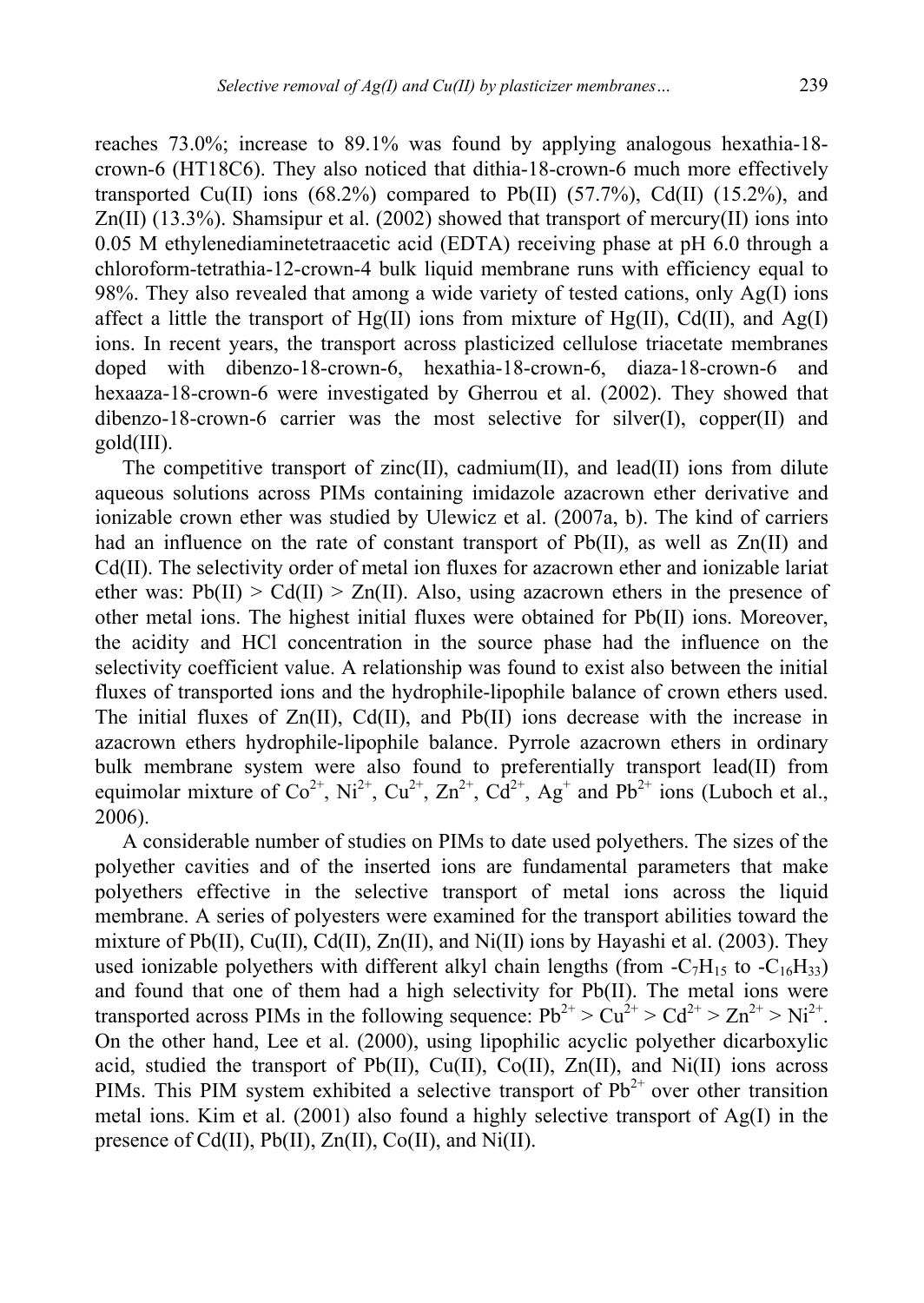In this work, the competitive transport of equimolar mixtures of  $Ag(I)$  and  $Cu(II)$ ions from aqueous source phase across PIM containing aza[18]crown-6 or *N*- (diethylthiophosphoryl)-aza[18]crown-6 as an ion carrier was studied. The influence of carrier concentration on the selectivity and efficiency was investigated.

# **Experimental part**

### **Reagents**

The inorganic chemicals, i.e. silver(II) and copper(II) nitrates were of analytical grade and were purchased from POCh (Gliwice, Poland). The organic reagents, *i.e.* cellulose triacetate (CTA, *M*n = 72,000–74,000), *o*-nitrophenyloctyl ether (*o*-NPOE) and dichloromethane were also of analytical grade and were purchased from Fluka and used without further purification.

The general procedure to phosphorylation of the aza[18]crown-6 according to (Maeda et al., 1983) leading to *N*-(diethylthiophosphoryl)-aza[18]crown-6 is as follows: the starting  $aza[18]$ crown-6 1 (0.01 mol/dm<sup>3</sup>) was dissolved in absolute chloroform  $(25 \text{ dm}^3)$ , and dry triethylamine  $(0.05 \text{ mol/dm}^3)$  was added (Fig 1). This mixture was cooled in the ice bath and the solution of the appropriate diethyl chlorothiophosphate (0.01 mol/dm<sup>3</sup>) in the dry chloroform (10 dm<sup>3</sup>) was added dropwise in 30 minutes. The reaction mixture was stirred for 1 hour in the ice bath for overnight at room temperature. The precipitate was filtered off and washed with dry chloroform. Then, the filtrate was evaporated and dried in high vacuum for 8 h at 40 °С. The obtained N-(diethylthiophosphoryl)-aza[18]crown-6 was a colorless viscous liquid.



Fig. 1. The diagram of phosphorylation of the aza<sup>[18]</sup>crown-6. <sup>1</sup>H NMR of *N*-(diethylthiophosphoryl)aza[18]crown-6: (ppm; CDCl<sub>3</sub>): 1.32 (t, 6 H, CH<sub>3</sub>), 3.4 (m, 4 H, NCH<sub>2</sub>), 3.65 (m, 20 H, CH<sub>2</sub>CH<sub>2</sub>O), 3.96 (m, 4 H, CH<sub>3</sub>CH<sub>2</sub>). <sup>31</sup>P (ppm; CDCl<sub>3</sub>): 10.49. Yield 82 %.

## **Polymer membrane preparation and characterization**

The polymer membranes were prepared according to the procedure reported in the previous paper (Kozlowski, 2007). The organic solutions of support (CTA), the ion carrier (lariat ether), and the plasticizer (*o*-nitrophenyl octyl ether) in dichloromethane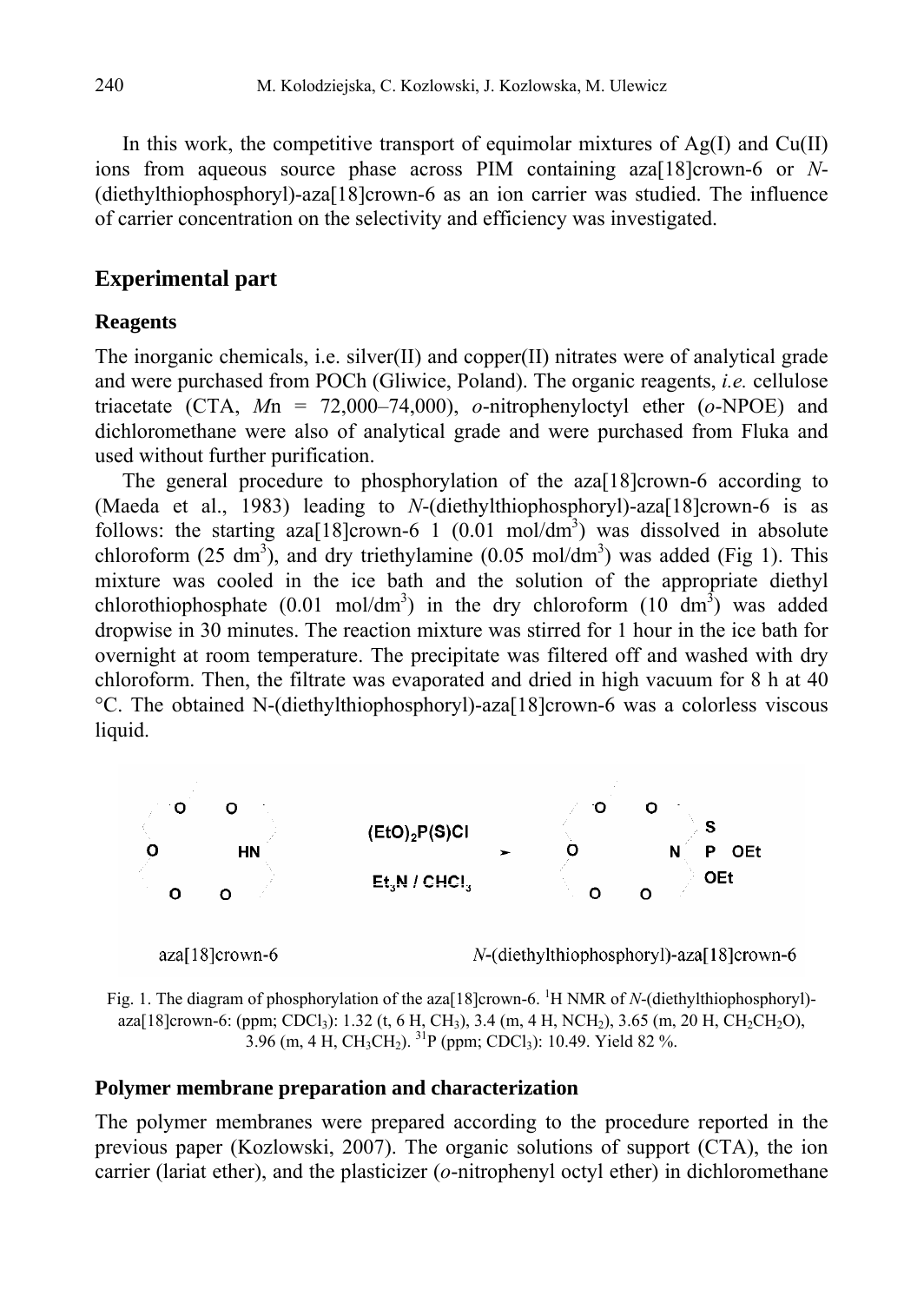were prepared. A portion of this solution was poured into a membrane mold comprised of a 6.0 cm glass ring attached to a glass plate with CTA - dichloromethane glue. The organic solvent was allowed to evaporate overnight and the resulting membrane was separated from the glass plate by immersion in cold water.

The thickness of the PIM samples was measured using a digital micrometer (Mitutoy) with an accuracy of 0.0001 mm. The thickness of membrane was measured 10 times for each case and shown as average value of these measurements with the standard deviation below 1%. The thickness of membrane before and after the transport was the same. The prepared membranes had thickness equal to 27  $\mu$ m.

The each experiential point was repeated 4 times, *i.e.* formed membrane by immobilization, thickness measured and transport parameters calculated. Experimental reproducibility was high with standard deviation below 1% measured values.

#### **Transport studies**

Transport experiments were carried out in a permeation module cell described in our previous paper (Ulewicz et al., 2007b). The membrane film (at surface area of  $(4.9 \text{ cm}^3)$  was tightly clamped between two cell compartments. Both, *i.e.* the source and receiving aqueous phases (45 cm<sup>3</sup> each) were mechanically stirred at 600 rpm. As the receiving phase the deionized water was used. The transport experiments were carried out at temperature of  $20 \pm 0.2$  °C. Metal concentration was determined by withdrawing small samples  $(0.1 \text{ cm}^3 \text{ each})$  of the aqueous receiving phase at different time intervals and analyzing by an atomic absorption spectroscopy method (AAS Spectrometer, Solaar 939, Unicam). The source phase pH was kept constant ( $pH =$ 5.0) and controlled by a pH meter (pH meter, CX-731 Elmetron, with combine pH electrode, ERH-126, Hydromet, Poland). The permeability coefficient (*P*, m/s) of metal ions across membranes was described by the following equation (Danesi, 1984):

$$
\ln\left(\frac{c}{c_i}\right) = -\frac{A}{V}Pt\tag{1}
$$

where *c* is the metal ions concentration (mol/dm<sup>3</sup>) in the source aqueous phase at some given time, *ci* initial metal ions concentration in the source phase, *t* time of transport (s), *V* volume of the aqueous source phase  $(m^3)$ , and *A* is an effective area of membrane  $(m<sup>2</sup>)$ .

A linear dependence of  $ln(c/c<sub>i</sub>)$  in the source phase versus time was obtained and the permeability coefficient was calculated from the slope of the straight line that fits the experimental data. The initial flux  $(J<sub>i</sub>)$  was determined as equal to:

$$
J_i = P \cdot c_i. \tag{2}
$$

The selectivity coefficient (*S*) was defined as the ratio of initial fluxes for M*1* and M*2* metal ions, respectively: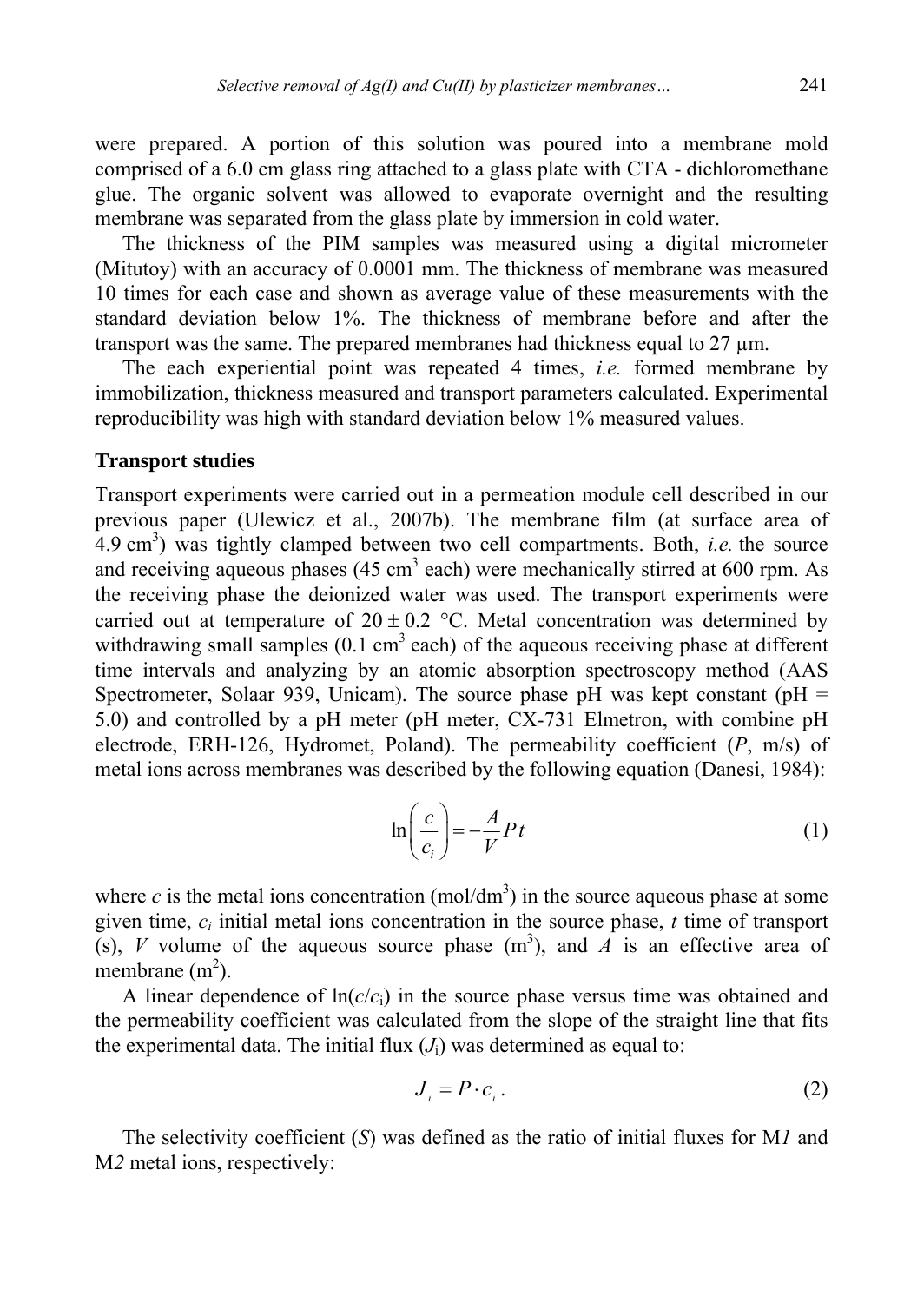$$
S = \frac{J_{i,M1}}{J_{i,m2}}
$$
 (3)

The reported values correspond to the average values of three replicates, with the standard deviation within 5%.

#### **Results and discussion**

## **Permeation of Ag(I) influenced by** *N***-(diethylthiophosphoryl)-aza[18]crown-6 in the CTA-based polymer inclusion membrane system**

The flux (*J*) of ions transported in the liquid membrane systems is defined as follows

$$
J_M = \frac{c_{(receiving)} \cdot V}{(A \cdot t)}
$$
(5)

where *A* and *V* stand for the effective surface area of the membrane and volume of the source phase, respectively. d*c/*d*t* denotes a derivative of the concentration (*c*) of ions in the source phase versus time  $(t)$ . The derivatives of the concentration  $(c)$  of ions in the source phase versus time  $(t)$  d $(\ln c)/dt$  for Ag(I) transported in the considered membrane system depended upon the initial total concentration of silver(I) in the source phase ranging from  $0.0002$  to  $0.010$  mol/dm<sup>3</sup>, but in every case constant values were found irrespective of the elapsed time. The results of Ag(I) transport experiments were interpreted in terms of changes of the initial flux. According to (Danesi, 1984) the permeation coefficient (*P*) was computed from the changes of the total silver concentration in the source phase at time 0 and elapsed time *t*, respectively. The effect of pH values in the source phase, ranging from 1 to 7, was studied for  $0.25 \text{ mol/dm}^3$ N-(diethylthiophosphoryl)-aza[18]crown-6 in the membrane phase based on the plasticizer. The initial concentration of Ag(I) in the source phase was 0.001 mol/dm<sup>3</sup>. The initial flux reaches maximum at pH 2.8 and then decreases with further increase of nitric acid concentration in the source phase (Fig. 2). It is obvious that this effect is parallel to that observed for metal ion extraction with lariat ethers and can be discussed from a similar point of view, namely, taking into account the effective concentration of protonated ion carrier in the membrane phase, and the influence of strong hydrolysis form of metal species.

At constant pH 3.0 in the source phase, the linear dependence  $\log J_i$  versus  $\log$  of the initial concentration of  $Ag(I)$  was found (Fig. 3). The initial  $Ag(I)$  concentrations  $(0.002-0.01 \text{ mol/dm}^3)$  in the source phase were small in comparison to the concentration (0.25 mol/dm<sup>3</sup>) of *N*-(diethylthiophosphoryl)-aza[18]crown-6 in the membrane phase. Therefore, the linear dependence of slope 1 indicates that metalextracted complexes in the membrane phase at stechiometry 1:1 was formation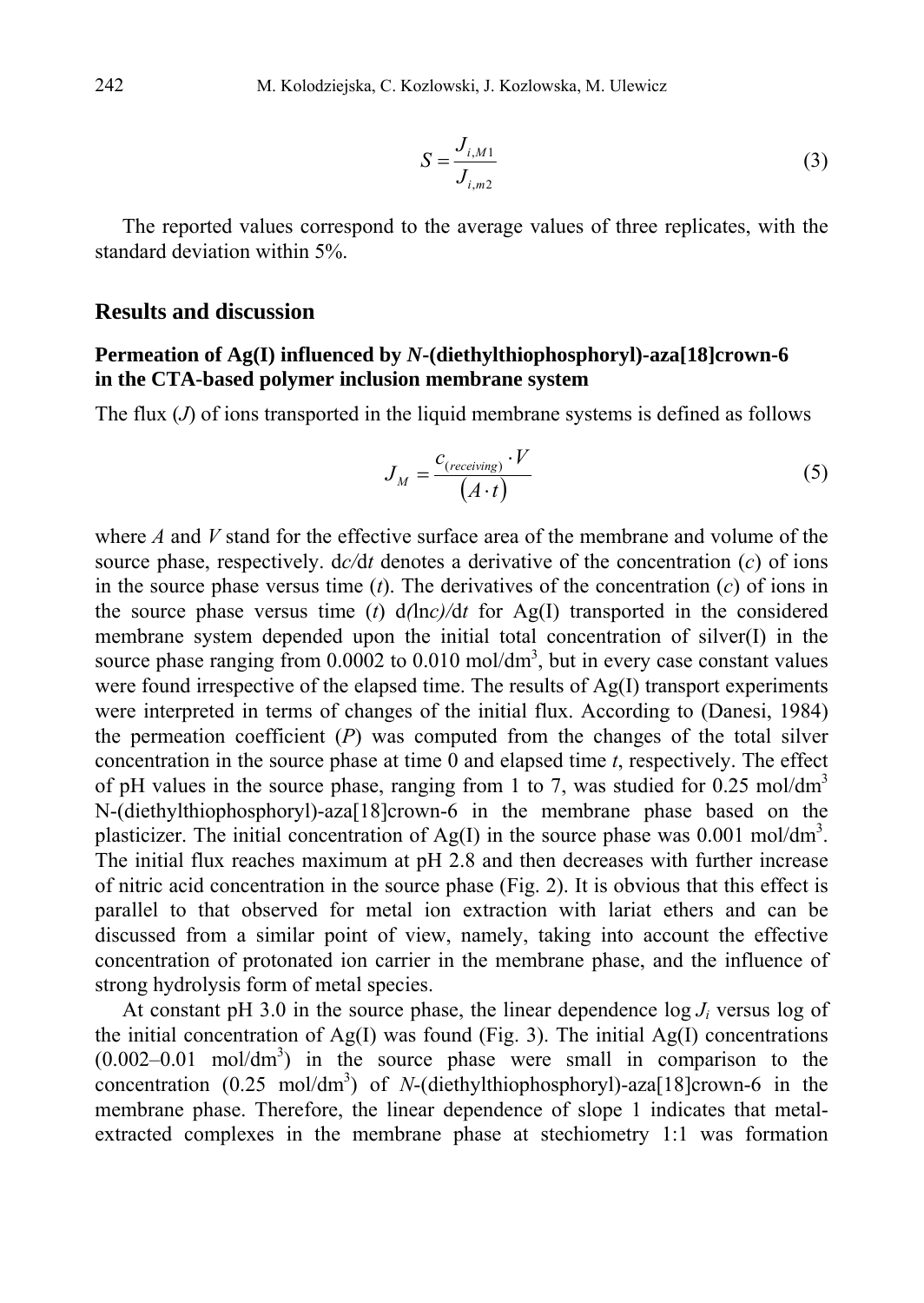resulting from the better fitting of silver(I) diameter  $(0.22 \text{ nm})$  to the diameter of the crow cavity (0.24 nm).



Fig. 2. Dependence of initial flux on pH values in source phase at constant concentration  $(2.0 \text{ mmol/dm}^3)$ of Ag(I). Concentration of *N*-(diethylthiophosphoryl)-aza[18]crown-6 in the CTA-membrane phase, 0.25 mol/dm<sup>3</sup> (based on the plasticiser); the receiving phase: 0.10 mol/dm<sup>3</sup> Na<sub>2</sub>S<sub>2</sub>O<sub>3</sub>



Fig. 3. The log–log plot of initial flux vs. the initial concentration of Ag(I) at 3.0 pH value in source phase; 0.25 mol/dm<sup>3</sup> (based on plasticizer) and 0.10 mol/dm<sup>3</sup>  $Na<sub>2</sub>S<sub>2</sub>O<sub>3</sub>$  in the receiving phase

#### **Competitive separation of Ag(I) and Cu(II) using lariat ether**

In the study of Ag(I), and Cu(II) ions transport across PIMs containing *N*-(diethylthiophosphoryl)-aza[18]crown-6 lariat ether as the ion carrier were conducted. The kinetic parameters of this process were determined in the aspect of its effectiveness and selectivity. The extraction ability of ion carrier is not reflected as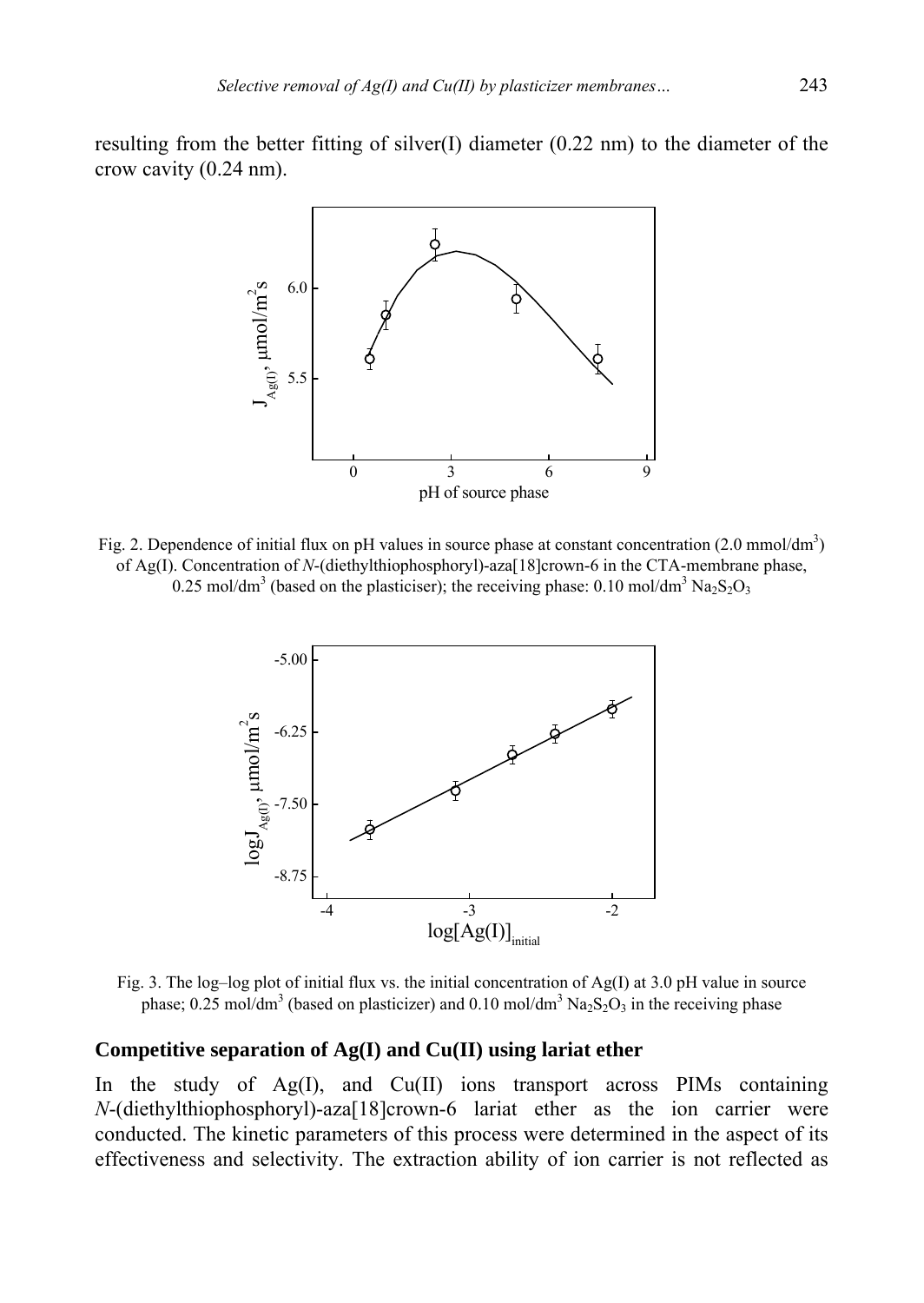expected by the pKa values. Phosphate lariat ethers have two different donor sites, which provide weak complementarily and a rugged coordination site. Furthermore, since the P=S group in *N*-(diethylthiophosphoryl)-aza[18]crown-6 is located at the side arm, if a metal ion complex is formed with the phosphorylated aza[18]crown-6, its complexation is apparently preferred due to the presence of the oxygen atoms.

The membranes containing 0.25 mol/dm<sup>3</sup> solution of *N*-(diethylthiophosphoryl)aza[18]crown-6 lariat ether in the plasticizer, *i.e*. in ONPPE were used for investigations. The aqueous solutions containing equimolar mixture of metal ions of  $1.0 \cdot 10^{-4}$  mol/dm<sup>3</sup> concentration served as a source aqueous phases and 0.10 mol/dm<sup>3</sup>  $Na<sub>2</sub>S<sub>2</sub>O<sub>3</sub>$  were received as the aqueous phase. Table 1 shows the selectivity order and selectivity coefficients of the above metal ions removed by the transport across PIMs. The transport of  $Ag(I)$  is faster due to its larger ionic radius. In the case of  $Cu(II)$ much lower transport rate is probably determined by the formation of "sandwich" complexes for lariat ethers (Shampsipur et al., 2003). The selectivity of the metal ion transport for *N*-(diethylthiophosphoryl)-aza[18]crown-6 lariat decreases in the order:  $Ag(I) \gg Cu(II)$ , with the  $Ag(I)/Cu(II)$  selectivity coefficient equal to 180 for membrane containing  $0.3 \text{ mol/dm}^3$  of ion carrier. The large separation factors among divalent heavy metal cations rival those reported by Hayashi et al. (2003) for separation of lead from copper in a PIM transport system with proton-ionizable polyether as a carrier, as well as those reported by Sgarlata et al. (2008). Although these papers deal with the separation of some transition metal ions, only Ulewicz et al. (Ulewicz et al., 2007a, b) report on the selective separation of  $Zn(II)$ , Cd(II) and Pb(II) from mixtures using macrocylic carriers. However these results show lower selectivity and efficiency. To our knowledge, this is the first report of successful separation with a PIM system of Ag(I) from the source phase solutions containing Cu(II) ions.

| Table 1. Results of measurements of Ag(I), and Cu(II) transport across PIMs containing 0.30 mol/dm <sup>3</sup>                                           |
|-----------------------------------------------------------------------------------------------------------------------------------------------------------|
| of N-(diethylthiophosphoryl)-aza[18]crown-6 lariat ether. Source phase: $1.0 \cdot 10^{-3}$ mol/dm <sup>3</sup> metal ions                                |
| (pH=3.0). Receiving phase: 0.10 mol/dm <sup>3</sup> Na <sub>2</sub> S <sub>2</sub> O <sub>3</sub> . PIM: 0.30 mol/dm <sup>3</sup> lariat ether and o-NPPE |
| $(4.0 \text{ cm}^3)$ o-NPOE per 1.0 g CTA)                                                                                                                |

| Concentration of lariat<br>ether, $mol/dm3$ | Metal ion | Flux.<br>$\mu$ mole/m <sup>2</sup> ·s | Selectivity order and coefficient |
|---------------------------------------------|-----------|---------------------------------------|-----------------------------------|
| 0.2                                         | Ag(I)     | 4.0                                   | $Ag(I) \gg Cu(II)$                |
|                                             | Cu(II)    | 0.07                                  | 60                                |
| 0.1                                         | Ag(I)     | 2.4                                   | $Ag(I) \gg Cu(II)$                |
|                                             | Cu(II)    | 0.06                                  | 40                                |
| 0.3                                         | Ag(I)     | 6.8                                   | Ag(I) >> Cu(II)                   |
|                                             | Cu(II)    | 0.04                                  | 180                               |
| 0.5                                         | Ag(I)     | 5.0                                   | Ag(I) >> Cu(II)                   |
|                                             | Cu(II)    | 0.07                                  | 70                                |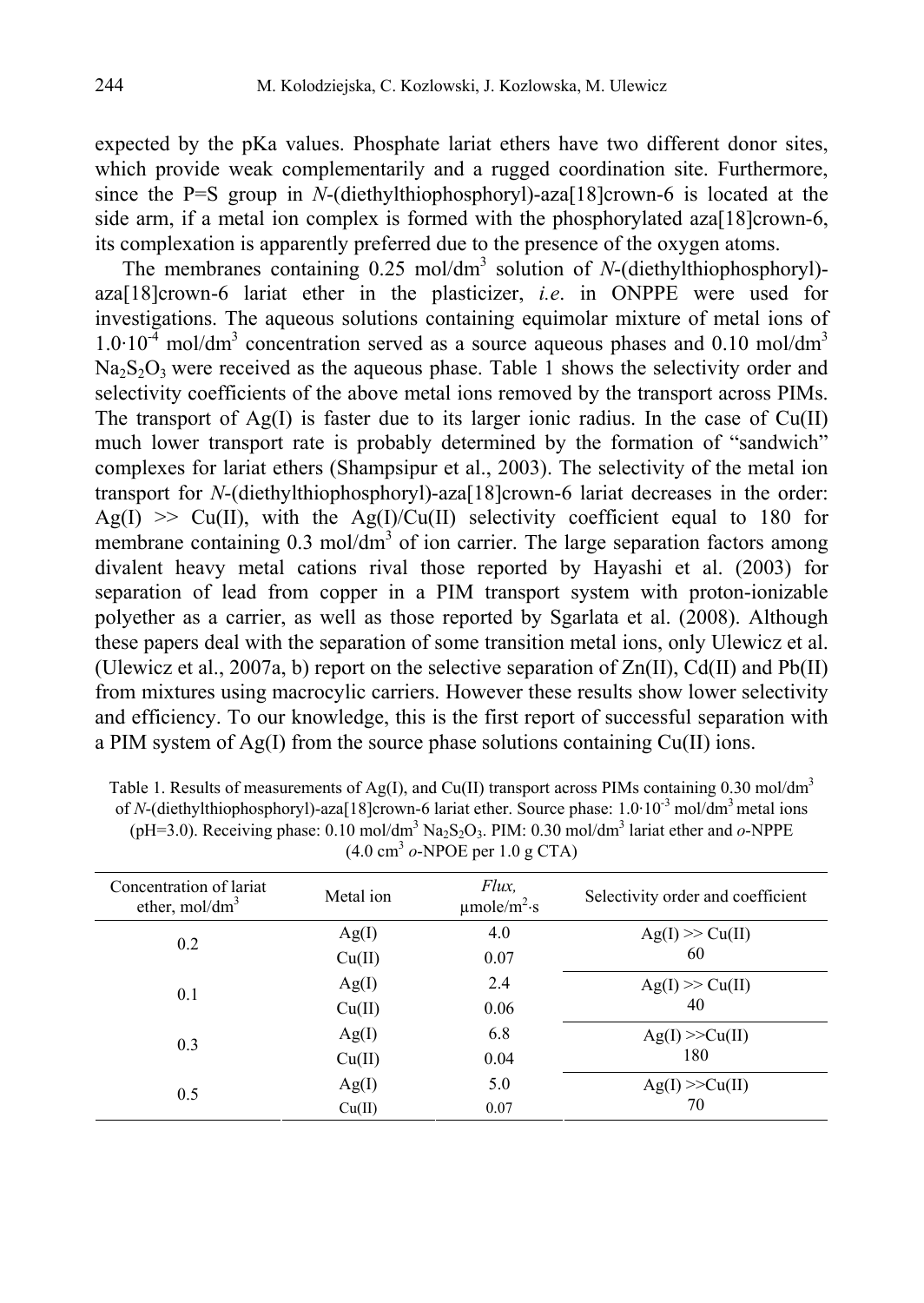## **Conclusions**

In this paper it was demonstrated that *N*-(diethylthiophosphoryl)-aza[18]crown-6 could be regarded as an effective agent used for separation of  $Ag(I)$  from aqueous solutions of nitric acid. The crown ether, *i.e.* N-(diethylthiophosphoryl)-aza[18]crown-6 used as an ion carrier for competitive transport of Ag(I), and Cu(II) give preferential selectivity order:  $Ag(II) \gg Cu(II)$ . The *N*-(diethylthiophosphoryl)-aza[18]crown-6 applied as ionic extractant gives very high removal for silver cations with good selectivity and the entire amount of  $Ag(I)$  can be removed from source aqueous phase under pH 3.0.

#### **Acknowledgments**

This work is part of the project no. 2011/01/D/ST5/05781. The authors acknowledge Polish National Science Centre for financial support of this project.

#### **References**

- AGUILAR J. C., MIGUEL E.R.D.S., GYVES J. D., BARTSCH R. A., KIM M., 2001, *Design, synthesis and evaluation of diazadibenzocrown ethers as Pb2+ extractants and carriers in plasticized cellulose triacetate membranes* Talanta, 54, 1195–1209.
- BARTSCH R. A., YANG I. W. JEON E-G, WALKOWIAK W., CHAREWICZ W. A., 1992, *Selective transport of alkali metal cations in solvent extraction by proton-ionizable dibenzo-crown ethers*, J. Coord. Chem., 27 75–85.
- CHO M. H., CHUN H. S., KIM J. H., RHEE C. H., KIM S. J., 1991, *Study on separation of heavy metal ions in a natural macrocycle-mediated emulsion liquid membrane system*, Bull. Korean Chem. Soc., 12, 474–477.
- CHO M. H., LEE S. Ch., YANG S. Ch, SHIN S. S., KIM K., 1996, *Podand-mediated transport of Ag+ in a bulk liquid membrane System,* Bull. Korean Chem. Soc., 17, 1109–1111.
- CHO M. H., SEON-WOO K. H., HEO M. Y., LEE I.C., YOON C.J., KIM S. J., 1988, *Studies on the macrocycles mediated transport in bulk liquid membrane system of transport metal ions*, Bull. Korean Chem. Soc., 9, 292–295.
- DANESI P.R., 1984, *Separation of metal species by supported liquid membranes*, Sep. Sci. Technol., 19, 857-894.
- de GYVES J., de S. MIGUEL E. R., 1999, *Metal ion separations by supported liquid membranes,* Ind. Eng. Chem. Res., 38 (6), 2182-2202.
- GHERROU A., KERDJOUDJ H., 2002, *Specific membrane transport of silver and copper as*  $Ag(CN)_{3}^{2-}$ *and Cu(CN)4 3− ions through a supported liquid membrane using K+-crown ether as a carrier,* Desalination, 151, 87–94.
- GHERROU A., KERDJOUDJ H., MOLINARI R., SETA P., DRIOLI E., 2004, *Fixed sites plasticized cellulose triacetate membranes containing crown ethers for silver(I), copper(II) and gold(III) ions transport,* J. Membr. Sci., 228, 149–157.
- HAYASHI R., HAYASHITA T., YOSHIKAWA T., HIRATANI K., BARTSCH R. A., 2003, *Design of a polymer inclusion membrane having proton-ionizable carriers and their separation function for lead ion*, Bunseki Kagaku, 52, 755–762.
- KIM J., AHN T. H., LEE M., LEONG A. J., LINDOY L. F., RUMBEL B. W., SKELTON B. W., STRIXNER T., WEI G., WHITE A. H., 2002, *Metal ion recognition. The interaction of cobalt(II),*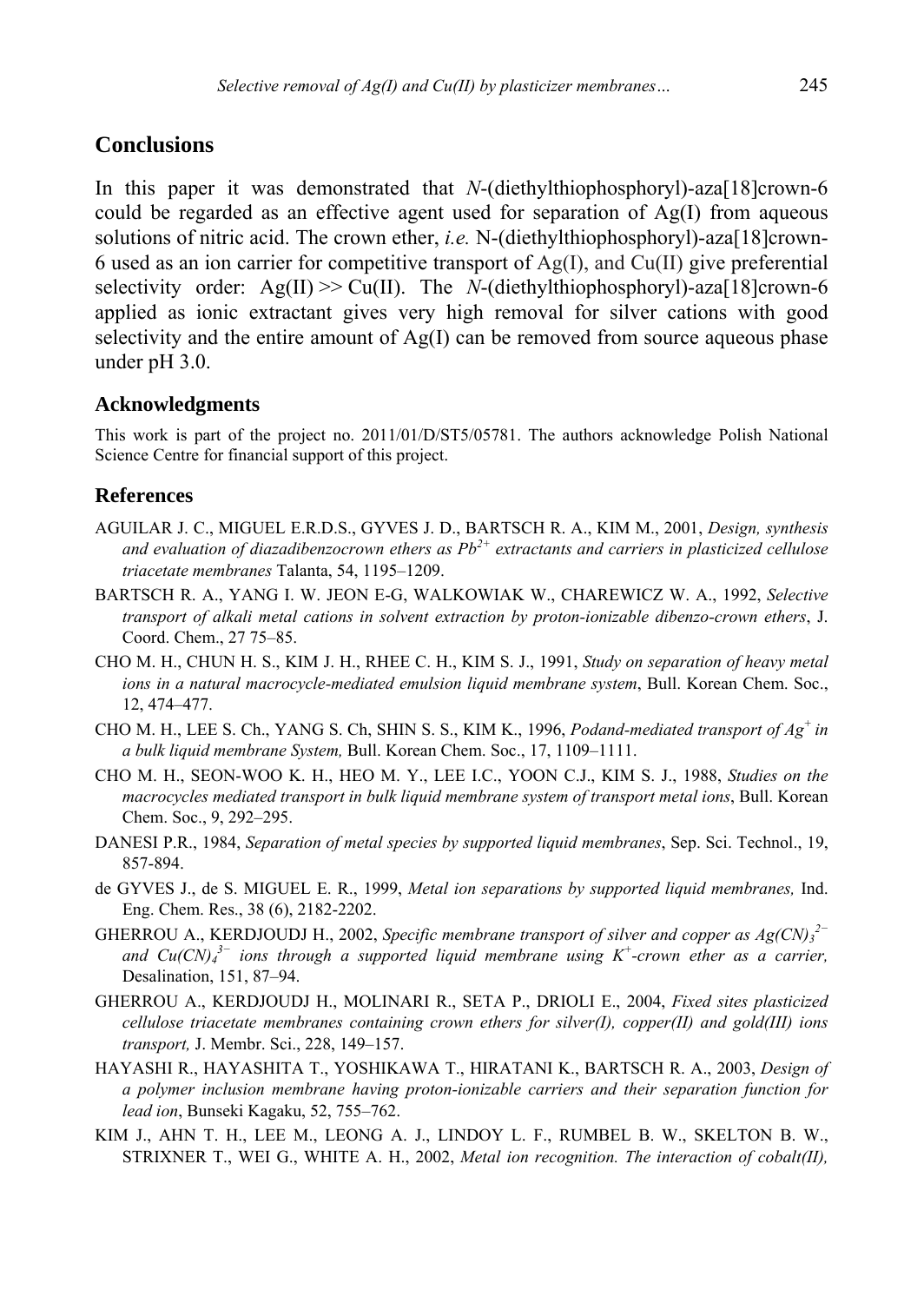*nickel(II),copper(II),zinc(II), cadmium(II), silver(I) and lead(II) withN-benzylated macrocycles incorporating O2N2-, O3N2- and O2N3- donor sets,* J. Chem. Soc. Dalton Trans., 21, 3993–3998.

- KIM J. S., KIM S. K., CHO M. H., LEE S. H., KIM J. Y., KWON S.-G., LEE E.-H., 2001, *Permeation of silver ion through polymeric CTA membrane containing acyclic polyether bearing amide and amine end-group,* Bull. Korean Chem. Soc., 22, 1076–1080.
- KISLIK V.S., 2010*, Liquid membranes. Principles and application in chemical. separation and wastewater treatment*, Elsevier, UK.
- KOZLOWSKI C.A., 2007, *Kinetics of chromium(VI) transport from mineral acids across cellulose triacetate (CTA) plasticized membranes immobilized by tri-n-octylamine*, Ind. Eng. Chem. Res., 46, 5420-5428.
- KUBOTA F., GOTO M., 2005, *Recent advances in liquid membrane technology,* Solv. Extr. Res. and Developm., 12, 11–26.
- LAMB J. D., CHRISTENSON M. D., 1998, *Macrocyclic ligands in separations*, J. Inclusion Phenom. Mol. Recognit. Chem., 32, 107–111.
- LAMB J. D., NAZARENKO A. Y., 1997, *Lead(II) ion sorption and transport using polymer inclusion membranes containing tri-octylphosphine oxide,* J. Membr. Sci., 134, 255–259.
- LEE S.C., LAMB J.D., CHO M.H., RHEE C.H. KIM J.S., 2000, *A lipophilic acyclic polyether*  dicarboxylic acid as Pb<sup>2+</sup> carrier in polymer inclusion and bulk liquid membranes. Sep. Sci. Technol., 35, 5, 767-778.
- LUBOCH E., WAGNER-WYSIECKA E., FAINERMAN-MELNIKOVA M., LINDOY L. F., BIERNAT J. F, 2006, *Pyrrole Azacrown Ethers. Synthesis, Complexation, Selective Lead transport and ionselective membrane electrode studies*, Supramol. Chem., 18, 593–601.
- MAEDA H., FURUYOSHI S., NAKATSUJI Y., OKAHARA M., 1983, *Synthesis of Monoaza Crown Ethers from N,N-Di[oligo(oxyalkylene)]amines and Oligoethylene Glycol Di(p-toluenesulfonates) or Corresponding Dichlorides,* Bull. Chem. Soc. Jpn., 56, 212.
- NABESHIMA T., TSUKADA N., NISHIJIMA K., OHSHIRO H., YANO Y., 1996, *Remarkably selective Ag(+) extraction and transport by thiolariat ethers,* J. Org. Chem., 61, 4342–4350.
- NAZARENKO A. Y., LAMB J. D., 1997, *Selective transport of lead(II) and strontium(II) through a crown ether-based polymer inclusion membrane containing dialkylnaphthalenesulfonic acid,* J. Inclusion Phenom. Mol. Recognit. Chem., 29, 247–258.
- NGHIEM L. D.,. MORNANE P., POTTER J. D., PERERA J. M., CATTRALL R. W., KOLEV S. D., 2006, *Extraction and transport of metal ions and small organic compounds using polymer inclusion membranes (PIMs),* J. Membr. Sci., 281, 7–41.
- PEDERSEN C. J., 1967, *Cyclic Polyethers and Their Complexes with Metal Salts* J. Am. Chem. Soc., 20, 7017–7022.
- SASTRE A. M., KUMAR A., SHUKLA J. P., and SINGH R. K.,1998, *Improved techniques in liquid membrane separations: an overview*, Sep. and Purif. Methods, 27, 213–298.
- SGARLATA C., ARENA G., LONGO E., ZHANG D., YANG Y., BARTSCH R. A., 2008, *Heavy metal separation with polymer inclusion membranes*, J. Membr. Sci., 323, 444-451.
- SHAMSIPUR M., AZIMI G., MASHHADIZADEH M. H., MADAENI S. S., 2001, *Selective transport of silver ion through a supported liquid membrane using hexathia-18-crown-6 as carrier,* Anal. Sci., 17, 491–499.
- SHAMSIPUR M. S., KAZEMI Y., AZIMI G., MADAENI S.S.,. LIPPOLIS V., GARAU A., ISAIA F., 2003, *Selective Transport of Silver Ion through a Supported Liquid Membrane Using Some Mixed Aza-Thioether Crowns Containing a 1,10-Phenanthroline Sub-Unit as Specific Ion Carriers,* J. Membr. Sci., 215, 87–93.